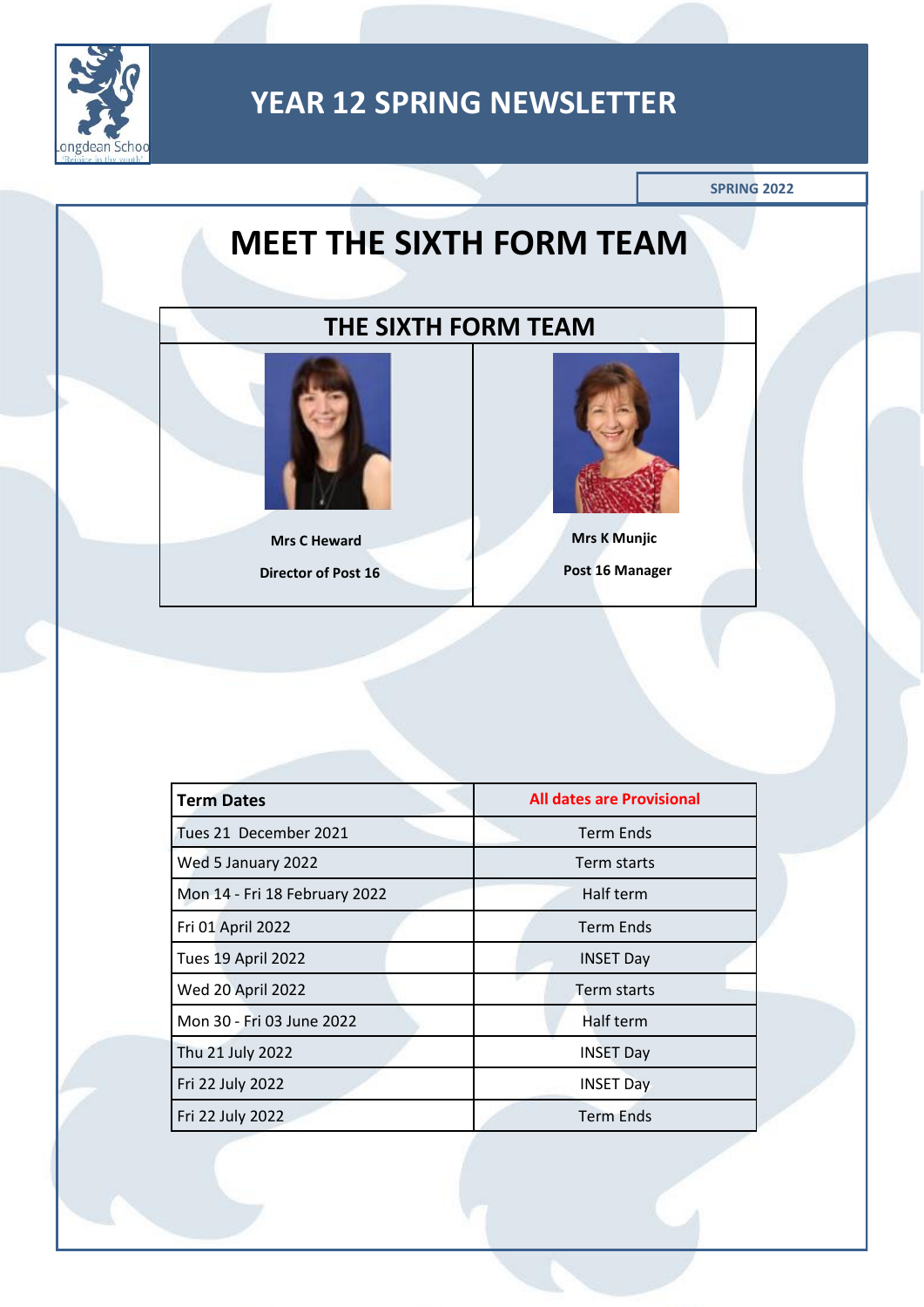

**SPRING 2022**

# **MEET THE FORM TUTOR TEAM**



12DV1

Mrs McKerrell



12F1 Miss Rose



12G1

Mr Walters



12P1

Mrs Sonnier



12L2 Miss Barter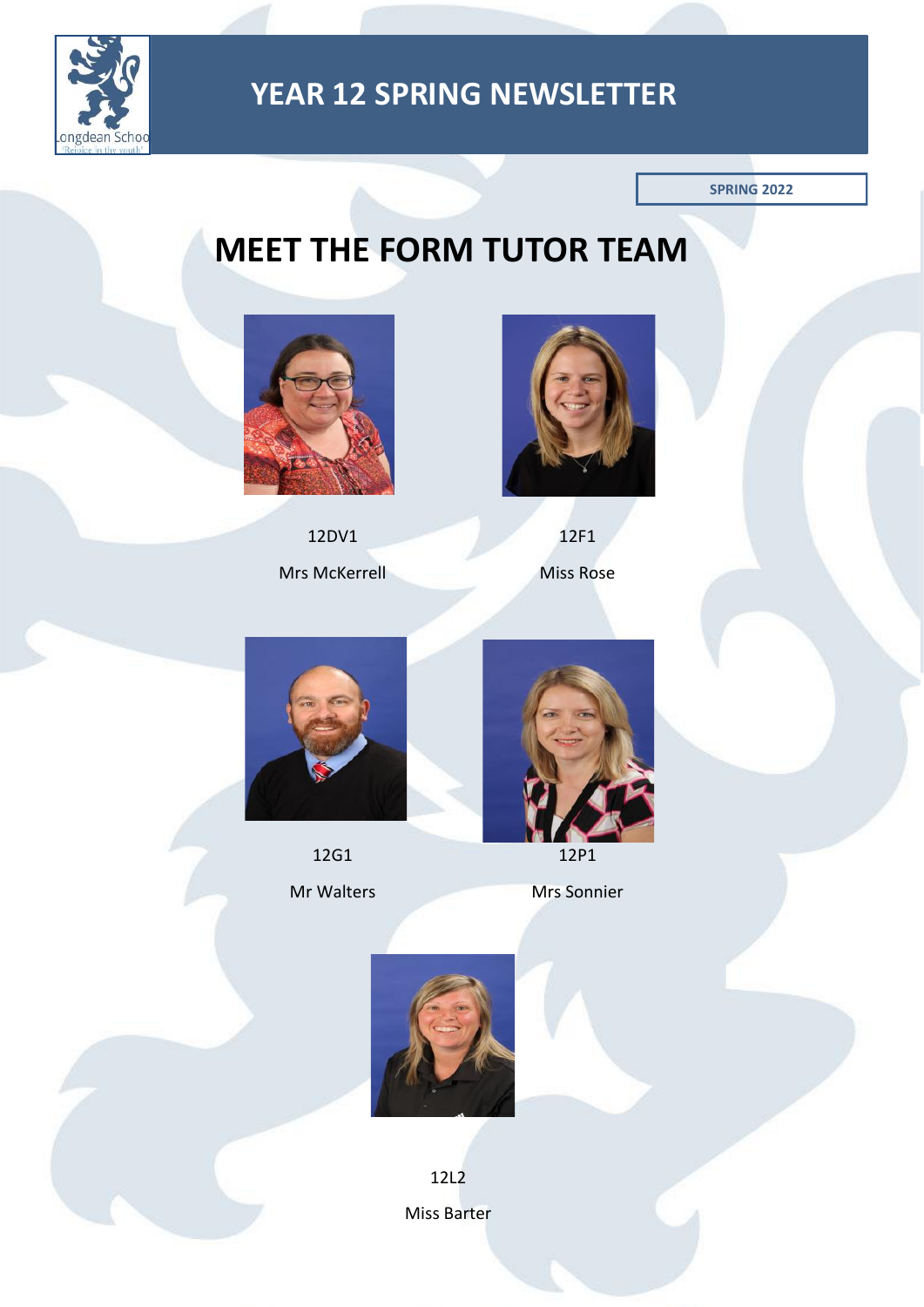

| <b>MATHS</b>    | <b>Binomial expansion</b>                                                                                                                                                                                      |
|-----------------|----------------------------------------------------------------------------------------------------------------------------------------------------------------------------------------------------------------|
|                 | <b>Exponential models</b>                                                                                                                                                                                      |
|                 | Motion with constant acceleration                                                                                                                                                                              |
|                 | Using graphs                                                                                                                                                                                                   |
|                 | Applications of differentiation                                                                                                                                                                                |
|                 | <b>Vectors</b>                                                                                                                                                                                                 |
|                 | Trigonometric functions and equations                                                                                                                                                                          |
|                 |                                                                                                                                                                                                                |
| <b>ENGLISH</b>  | Year 12 students will be commencing study of the Comparative and Contextual component of the                                                                                                                   |
|                 | course, studying the dystopian genre and learning how to analyse unseen prose extracts. The                                                                                                                    |
|                 | Comparative and Contextual component is the second of two exams that students will sit in the                                                                                                                  |
|                 | Summer of 2022. They will be expected to complete two essays that are centred around their                                                                                                                     |
|                 | studies of the dystopian genre. The first essay will be based on an unseen extract and will require<br>students to close read and analyse the extract based on their studies of the genre; not only will it be |
|                 | necessary for them to closely analyse language and structure, they will also be required to make                                                                                                               |
|                 | connections between the unseen extract and their knowledge of dystopian texts. For the second                                                                                                                  |
|                 | essay, students will be given a choice of three questions: one will be on their set text Nineteen                                                                                                              |
|                 | Eighty-Four, one will be on their second set text The Handmaid's Tale and the third will be a                                                                                                                  |
|                 | generic question to fit either of the texts. We will also encourage students to read a variety of<br>other dystopian texts and have copies in the department for students to borrow. It is important that      |
|                 | they read as many as possible as this will assist them with the unseen section. This exam is worth                                                                                                             |
|                 | 40% of their overall grade.                                                                                                                                                                                    |
|                 |                                                                                                                                                                                                                |
| PERFORMING ARTS | Music: Working towards unit 1 (music theory techniques) and completing unit 2 (Music Industry<br>Exam). Final exam date is 20th January.                                                                       |
|                 | Sixth form Drama: Unit 2 Developing Skills and Techniques for Live Performance and Unit 1<br>Investigating practitioners' work.                                                                                |
|                 | Sixth form Dance: Unit 2 Developing Skills and Techniques for Live Performance and Unit 1<br>Investigating practitioners' work.                                                                                |
|                 |                                                                                                                                                                                                                |
| <b>ART</b>      | Truth Fantasy and Fiction - Past Exam Paper                                                                                                                                                                    |
|                 | Exploring what is reality and how we can transform what we see; to be creative.                                                                                                                                |
|                 | Discussion of individual projects and essay unit.                                                                                                                                                              |
|                 |                                                                                                                                                                                                                |
|                 |                                                                                                                                                                                                                |
| <b>HISTORY</b>  | Year 12 students are current working on researching and writing their coursework which is on the                                                                                                               |
|                 | Origins of the First World War. They are currently learning two of their exam units alongside this<br>which include Weimar Germany and the British Empire in the USA and Canada.                               |
|                 |                                                                                                                                                                                                                |
|                 |                                                                                                                                                                                                                |
|                 |                                                                                                                                                                                                                |
|                 |                                                                                                                                                                                                                |
|                 |                                                                                                                                                                                                                |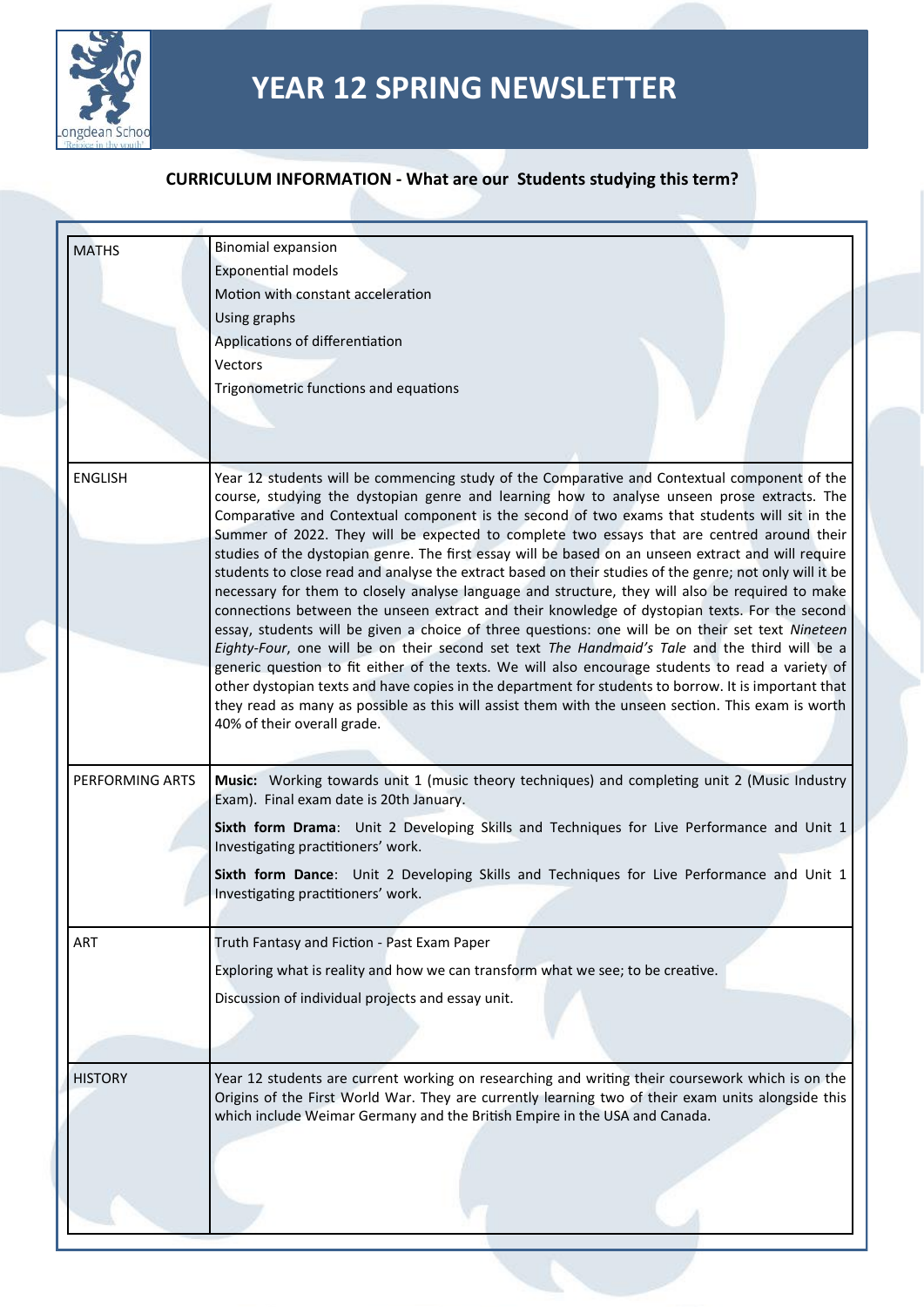

| <b>DESIGN &amp;</b>                | Yr 12 Tourism - Applied Diploma - Exam board = WJEC/Eduqas                                                                                                                                                                                                                                                                                                                                                                                                                                            |
|------------------------------------|-------------------------------------------------------------------------------------------------------------------------------------------------------------------------------------------------------------------------------------------------------------------------------------------------------------------------------------------------------------------------------------------------------------------------------------------------------------------------------------------------------|
| <b>TECHNOLOGY</b>                  | The pupils will be learning in order to carry out coursework and prepare for an external exam in May<br>2021.                                                                                                                                                                                                                                                                                                                                                                                         |
|                                    | Unit 1: Exam content-The pupils will be working towards being able to describe the marketing<br>principles and how and why different organisations market in different ways. They will also research<br>employment opportunities in the travel and tourism world looking at the range of jobs in different<br>sectors.                                                                                                                                                                                |
|                                    | Unit 2: Controlled assessment-Pupils will be learning about the range and appeal of Worldwide<br>tourism. They will focus on New York and explain the appeal of the destination and evaluate the<br>transport options for different tourists within New York. They will describe transport methods to<br>Cyrus and Haute Savoie and discuss the change in accessibility to short haul destinations. They<br>complete the assessments by analyzing climate data for Cyprus, Haute Savoie and New York. |
|                                    | The focus of the coursework is on Cyprus, New York and Haute Savoie, so any books, mini-guides or<br>leaflets would be fantastic literature.                                                                                                                                                                                                                                                                                                                                                          |
| <b>ART</b>                         | Truth Fantasy and Fiction - Past Exam Paper                                                                                                                                                                                                                                                                                                                                                                                                                                                           |
|                                    | Exploring what is reality and how we can transform what we see; to be creative.                                                                                                                                                                                                                                                                                                                                                                                                                       |
|                                    | Discussion of individual projects and essay unit.                                                                                                                                                                                                                                                                                                                                                                                                                                                     |
| <b>POLITICS</b>                    | Students are currently learning the content for Exam paper 1 which focuses on Politics in the UK.<br>They are currently learning about democracy and participation, political parties, electoral systems<br>and will be shortly moving on to learn about their first political ideology which will be Liberalism.                                                                                                                                                                                     |
| <b>RELIGIOUS STUDIES</b>           | <b>OCR Religious Studies</b>                                                                                                                                                                                                                                                                                                                                                                                                                                                                          |
|                                    | Philosophy of Religion - Arguments based on reason, Arguments based on observation, Problem of<br>Evil.                                                                                                                                                                                                                                                                                                                                                                                               |
|                                    | Religion and Ethics - Utilitarianism, Business Ethics, Euthanasia.                                                                                                                                                                                                                                                                                                                                                                                                                                    |
|                                    | Development of Christian Thought - Death and the Afterlife, Christian Moral Principles, Christian<br>Moral Action.                                                                                                                                                                                                                                                                                                                                                                                    |
| ICT                                | Year 12 ICT students will continue their work on databases as well as work on their social use of<br>computers coursework.                                                                                                                                                                                                                                                                                                                                                                            |
| <b>COMPUTING</b><br><b>SCIENCE</b> | Computer Science students will continue developing their programming skills. They will spend time<br>looking at object orientated programming,. They will also start looking at user interfaces which can<br>be used in python including tkinter and pygame. In the theory side of the course they will look at<br>computer organisation and architecture.                                                                                                                                            |
|                                    |                                                                                                                                                                                                                                                                                                                                                                                                                                                                                                       |
| <b>BUSINESS</b>                    | Year 12 Business studies students will continue with the coursework on how businesses are run,<br>looking at their organisational structure and the ways different departments operate. In the theory<br>part of the course they will continue with their finance module.                                                                                                                                                                                                                             |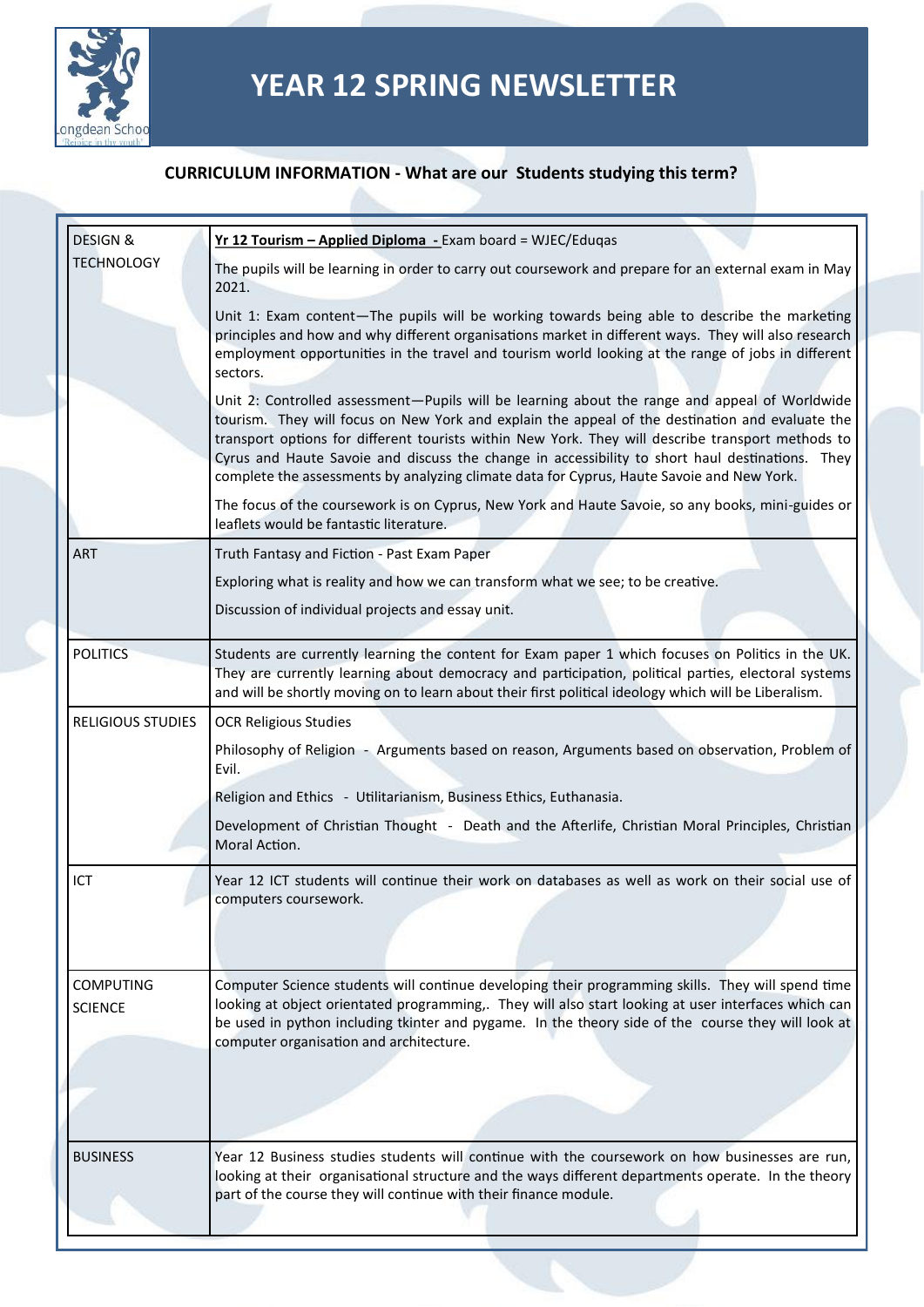

| PE                        | 6 <sup>th</sup> form games: All students hand in a letter at beginning of each term to indicate if they were<br>staying in school or going off site, for example could go to The Gym or sports centre (depending on<br>COVID restrictions) School activities include- Football, Badminton, Fitness, Table tennis.                                                                                                                                                                                                                    |
|---------------------------|--------------------------------------------------------------------------------------------------------------------------------------------------------------------------------------------------------------------------------------------------------------------------------------------------------------------------------------------------------------------------------------------------------------------------------------------------------------------------------------------------------------------------------------|
|                           | Year 12 Ctec Sport:                                                                                                                                                                                                                                                                                                                                                                                                                                                                                                                  |
|                           | Single Award: Exam - Body systems & the effects of physical activity                                                                                                                                                                                                                                                                                                                                                                                                                                                                 |
|                           | Coursework - Sports coaching & activity leadership                                                                                                                                                                                                                                                                                                                                                                                                                                                                                   |
|                           | Double Award: Coursework: Performance analysis in sport & exercise                                                                                                                                                                                                                                                                                                                                                                                                                                                                   |
|                           | Double Award: Exam-Body systems & the effects of physical activity.                                                                                                                                                                                                                                                                                                                                                                                                                                                                  |
| <b>SOCIOLOGY</b>          | A level Sociology, AQA: Year 12 are focusing on Education and looking into what factors affect<br>student achievement in school. Also focusing on Families and Households looking at the domestic<br>division of labour and different statistics in the UK and local areas such as divorce, marriage, birth<br>rates etc. When these topics are finished, pupils will move onto research methods and focus on<br>the different types of research Sociologists conduct and the importance of it.                                      |
|                           | Parents could discuss with pupils any experience they have with official statistics or facts that they<br>know about family life, in particular in the UK of Hertfordshire.                                                                                                                                                                                                                                                                                                                                                          |
| <b>PSYCHOLOGY</b>         | A level Psychology, OCR: Year 12 are focusing on the Core Studies for their paper 2 preparation, in<br>particular the Cognitive studies that investigate memory and faulty thinking processes and the<br>Biological studies that investigate different regions of the brain and what they control.                                                                                                                                                                                                                                   |
|                           | Parents could discuss any memory techniques that they know of or that particularly works for<br>them. They could also watch documentaries such as Mind: explained on Netflix.                                                                                                                                                                                                                                                                                                                                                        |
| HEALTH AND SOCIAL<br>CARE | L3 Health and Social Care, Pearson Edexcel: Spring term will begin coursework for year 12 H&SC<br>pupils. The exam will have taken place in January and we will be beginning Unit 5 coursework in<br>year 12 which is title Meeting individuals Care and Support Needs. This module is all about<br>looking at specific case studies who need the support of healthcare professionals and the<br>students need to determine which professionals would be most appropriate and how they would<br>effectively be able to support them. |
|                           | Parents could discuss any experience they have had with health and social care workers; was the<br>experience useful, what could have improved it, compare experiences of local experiences too.                                                                                                                                                                                                                                                                                                                                     |
| <b>TRAVEL AND</b>         | Yr 12 Tourism - Applied Diploma - Exam board = WJEC/Eduqas                                                                                                                                                                                                                                                                                                                                                                                                                                                                           |
| <b>TOURISM</b>            | The pupils will be learning in order to carry out coursework and prepare for an external exam in<br>May 2022                                                                                                                                                                                                                                                                                                                                                                                                                         |
|                           | Unit 1 -Exam content = The pupils will be working towards being able to describe the marketing<br>principles and how and why different organisations market in different ways. They will also<br>research employment opportunities in the travel and tourism world looking at the range of jobs in<br>different sectors.                                                                                                                                                                                                             |
|                           | Unit 2 - Controlled assessment = Pupils will be learning about the range and appeal of Worldwide<br>tourism. They will focus on New York and explain the appeal of the destination and evaluate the<br>transport options for different tourists within New York. They will describe transport methods to<br>Cyrus and Haute Savoie and discuss the change in accessibility to short haul destinations. They<br>complete the assessments by analyzing climate data for Cyprus, Haute Savoie and New York.                             |
|                           | The focus of the coursework is on Cyprus, New York and Haute Savoie, so any books, mini-guides<br>or leaflets would be fantastic literature.                                                                                                                                                                                                                                                                                                                                                                                         |
| <b>ECONOMICS</b>          | Students in Year 12 AQA Economics Market Failure and an introduction to behavioural economics.<br>Monetary and fiscal policies. Mr Gilder                                                                                                                                                                                                                                                                                                                                                                                            |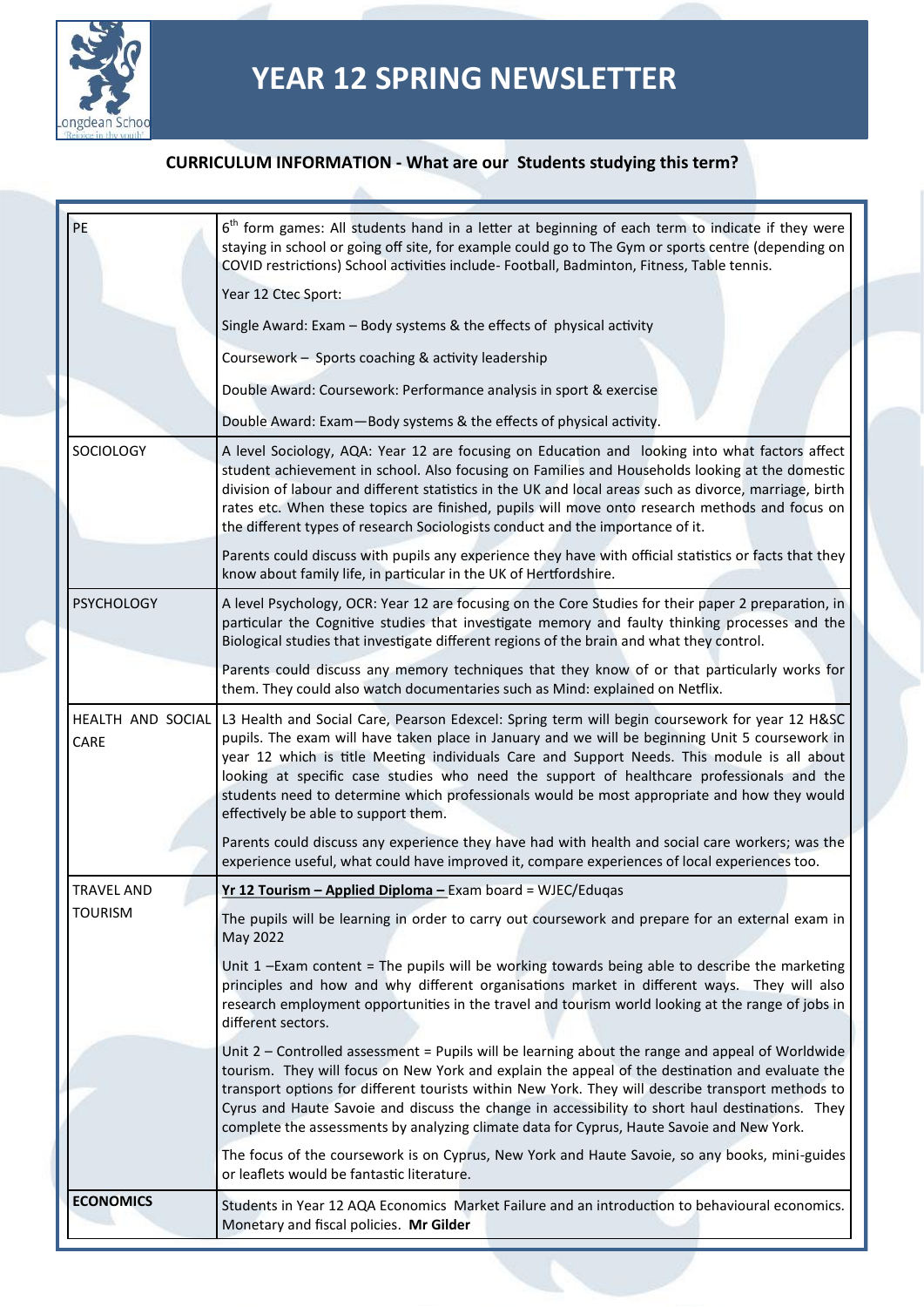

| <b>GEOGRAPHY</b>                                | Students are studying Edexcel A-Level Geography.                                                                                                                                                                                                                                                                                              |
|-------------------------------------------------|-----------------------------------------------------------------------------------------------------------------------------------------------------------------------------------------------------------------------------------------------------------------------------------------------------------------------------------------------|
|                                                 | Students will be continuing with the Coastal Landscapes and Change unit. They will then move<br>onto Globalisation.                                                                                                                                                                                                                           |
|                                                 | Students have been making revision materials for all units covered, these could be used to<br>question the students and check knowledge and understanding.                                                                                                                                                                                    |
|                                                 | They will also begin to think about their NEA (Non-examined assessment (coursework) before<br>going on a trip to Southwold in the summer term.                                                                                                                                                                                                |
| <b>SCIENCE</b>                                  | Please click on the link below to view curriculum information:                                                                                                                                                                                                                                                                                |
|                                                 | Year 12 and 13 Science Curriculum                                                                                                                                                                                                                                                                                                             |
|                                                 |                                                                                                                                                                                                                                                                                                                                               |
| CHILDREN'S PLAY,<br>LEARNING AND<br>DEVELOPMENT | The full title of this course is: BTEC Level 3 National Extended Certificate in Children's Play, Learn-<br>ing and Development.                                                                                                                                                                                                               |
|                                                 | In January, both Y12 and Y13 will sit their external exams which we have been preparing for since<br>September. After that, both years will begin a coursework unit called Play and Learning (Unit 3).                                                                                                                                        |
|                                                 | Topics from this unit include:                                                                                                                                                                                                                                                                                                                |
|                                                 | - Play types and opportunities<br>- The benefits of play for children<br>- Theoretical perspectives to learning and development                                                                                                                                                                                                               |
|                                                 | - Curriculum approaches to play<br>- Influences on current early years practice                                                                                                                                                                                                                                                               |
|                                                 | - Professional skills for supporting purposeful play and learning<br>- Support children's purposeful play and learning                                                                                                                                                                                                                        |
|                                                 | How a parent can help: talk about different types of play that the students themselves liked as<br>children: physical, imaginative, sensory, creative art and design, construction, role play, small<br>world,<br>and<br>Talk<br>about<br>their<br>puzzles<br>games.<br>ways<br>that<br>play<br>as<br>voung<br>children helped them to learn. |
|                                                 |                                                                                                                                                                                                                                                                                                                                               |
| <b>FILM STUDIES</b>                             | Films being studied next term: Do The Right Thing (Lee, 1989) Mustang (Ergüven 2015)                                                                                                                                                                                                                                                          |
|                                                 | Films being covered throughout the year:                                                                                                                                                                                                                                                                                                      |
|                                                 | Autumn 2021: Vertigo (Hitchcock, 1958) ; City of God (Meirelles, 2004)                                                                                                                                                                                                                                                                        |
|                                                 | After Feb Half Term: Inception (Nolan, 2010); Beasts of the Southern Wild (Zeitlin, 2012).                                                                                                                                                                                                                                                    |
|                                                 | After Easter: Coursework;                                                                                                                                                                                                                                                                                                                     |
|                                                 | Useful revision guide but not essential:                                                                                                                                                                                                                                                                                                      |
|                                                 | WJEC EDUQAS Film Studies for A Level and AS. Reading materials are shared in class and should<br>be encouraged to be read in detail and highlight key facts/ideas/etc.<br>Any<br>additional time should be spent researching the directors and the context of each film.                                                                      |
|                                                 | <b>Mrs Rudling</b>                                                                                                                                                                                                                                                                                                                            |
|                                                 |                                                                                                                                                                                                                                                                                                                                               |
|                                                 |                                                                                                                                                                                                                                                                                                                                               |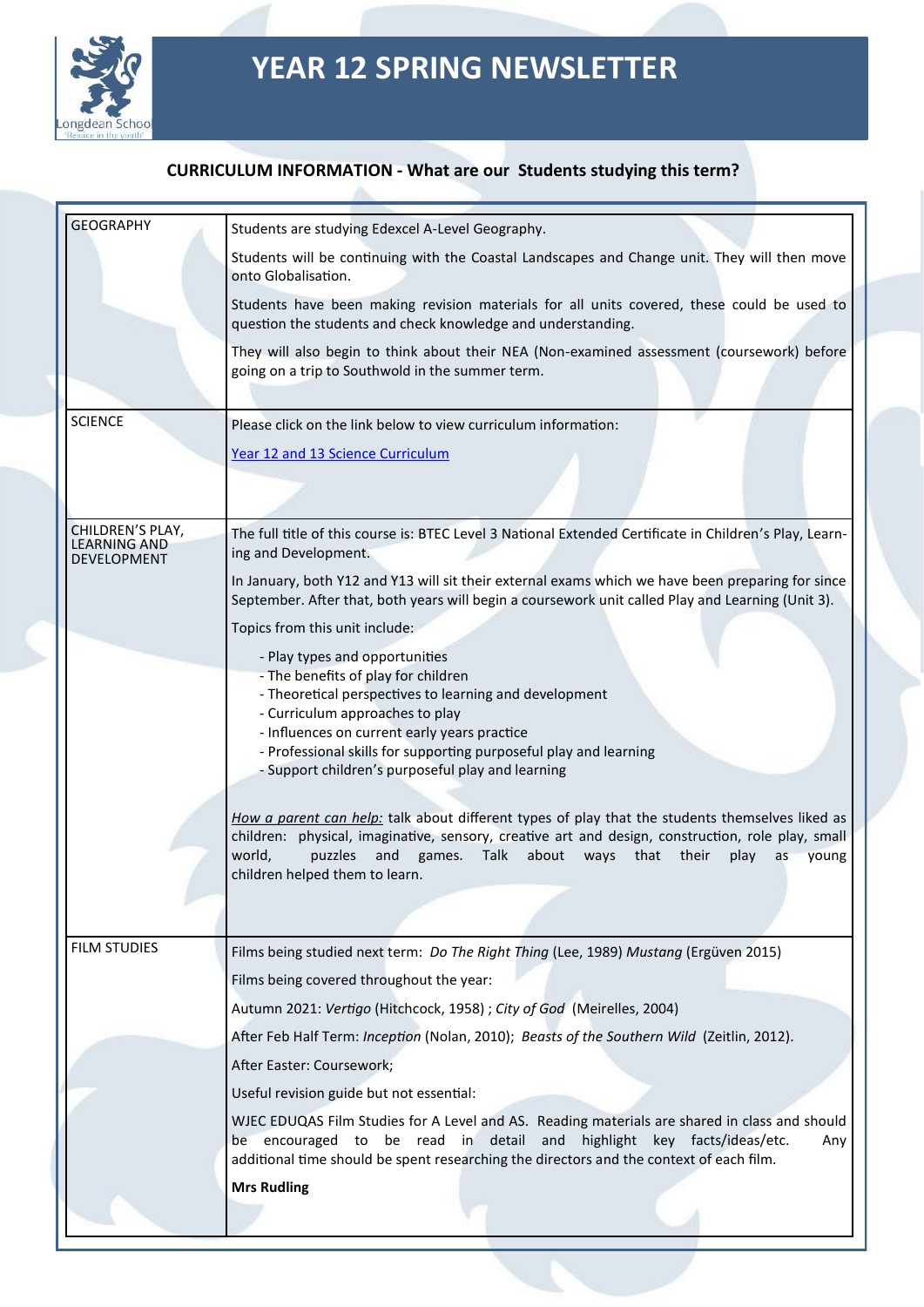

| MFL - Spanish | The Spring Term will see us finish off our current units on La Inmigración (Immigration), and<br>the impact that current trends have on Spanish society. We will also be studying our play La<br>Casa de Bernarda Alba and developing further our essay writing techniques.                                                                                                                                                                                                   |  |
|---------------|-------------------------------------------------------------------------------------------------------------------------------------------------------------------------------------------------------------------------------------------------------------------------------------------------------------------------------------------------------------------------------------------------------------------------------------------------------------------------------|--|
|               | Parents could help their child revise on a regular basis the vocabulary for the module they are<br>learning (double page vocab)- The question they could ask is "have you spent 10 minutes re-<br>vising the vocabulary?" or "if I say the English, can you translate it in French/ Spanish?". Stu-<br>dents could listen to music or watch films in the target language as well as using free language<br>apps to learn or revise key phrases and grammar whilst having fun. |  |
|               | Linguascope- Students have all be given a username and password to access this great<br>language website.                                                                                                                                                                                                                                                                                                                                                                     |  |
|               |                                                                                                                                                                                                                                                                                                                                                                                                                                                                               |  |
|               |                                                                                                                                                                                                                                                                                                                                                                                                                                                                               |  |
|               |                                                                                                                                                                                                                                                                                                                                                                                                                                                                               |  |
|               |                                                                                                                                                                                                                                                                                                                                                                                                                                                                               |  |
|               |                                                                                                                                                                                                                                                                                                                                                                                                                                                                               |  |
|               |                                                                                                                                                                                                                                                                                                                                                                                                                                                                               |  |
|               |                                                                                                                                                                                                                                                                                                                                                                                                                                                                               |  |
|               |                                                                                                                                                                                                                                                                                                                                                                                                                                                                               |  |
|               |                                                                                                                                                                                                                                                                                                                                                                                                                                                                               |  |